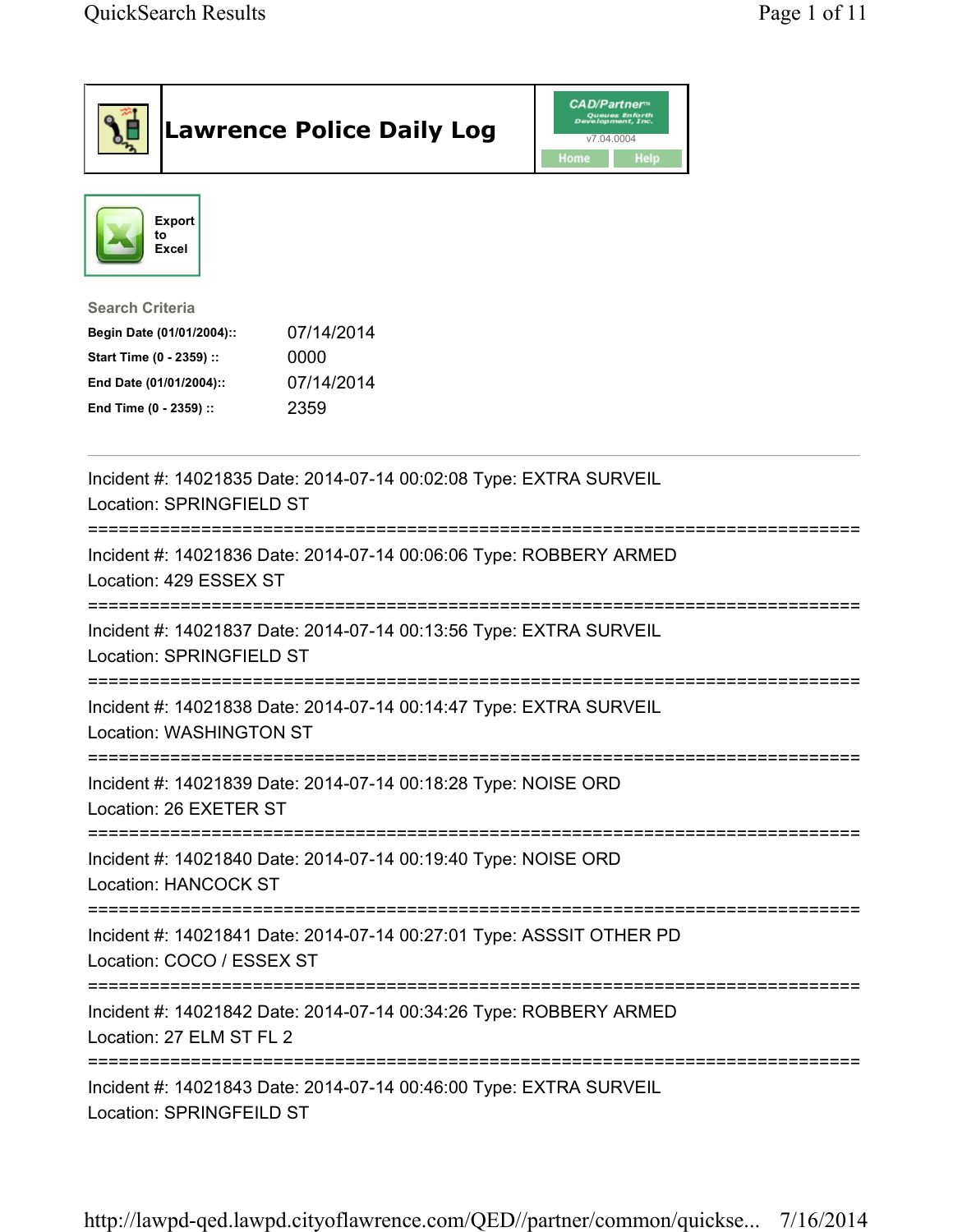| Incident #: 14021844 Date: 2014-07-14 01:07:52 Type: ROBBERY ARMED<br>Location: FULTON ST & HAVERHILL ST                                   |
|--------------------------------------------------------------------------------------------------------------------------------------------|
| Incident #: 14021845 Date: 2014-07-14 01:10:48 Type: NOISE ORD<br>Location: 222 ESSEX ST<br>===============================                |
| Incident #: 14021846 Date: 2014-07-14 01:14:34 Type: FIGHT<br>Location: METHUEN ST & UNION ST                                              |
| Incident #: 14021847 Date: 2014-07-14 01:17:46 Type: AUTO ACC/NO PI<br>Location: 290 HOWARD ST                                             |
| Incident #: 14021848 Date: 2014-07-14 01:31:14 Type: M/V STOP<br>Location: 11 LAWRENCE ST                                                  |
| Incident #: 14021849 Date: 2014-07-14 01:32:32 Type: ALARMS<br>Location: SAN JOSE CALLING CENTER / 345 LOWELL ST                           |
| Incident #: 14021850 Date: 2014-07-14 01:39:16 Type: ROBBERY UNARM<br>Location: 38 ROWE ST<br>================================             |
| Incident #: 14021851 Date: 2014-07-14 01:44:14 Type: DOMESTIC/PROG<br>Location: 7 NELSON ST                                                |
| Incident #: 14021852 Date: 2014-07-14 01:59:27 Type: DISORDERLY<br>Location: 290 BROADWAY                                                  |
| Incident #: 14021853 Date: 2014-07-14 02:02:19 Type: TOW OF M/V<br>Location: LOWELL ST & WINTER ST                                         |
| Incident #: 14021854 Date: 2014-07-14 02:14:51 Type: M/V STOP<br>Location: FRANKLIN ST & METHUEN ST                                        |
| Incident #: 14021855 Date: 2014-07-14 02:42:46 Type: GENERAL SERV<br>Location: 32 LAWRENCE ST                                              |
| ====================================<br>Incident #: 14021856 Date: 2014-07-14 02:56:10 Type: DISORDERLY<br>Location: MARKET ST & TEMPLE ST |
| Incident #: 14021857 Date: 2014-07-14 03:10:50 Type: DOMESTIC/PROG<br>$A \sim A$                                                           |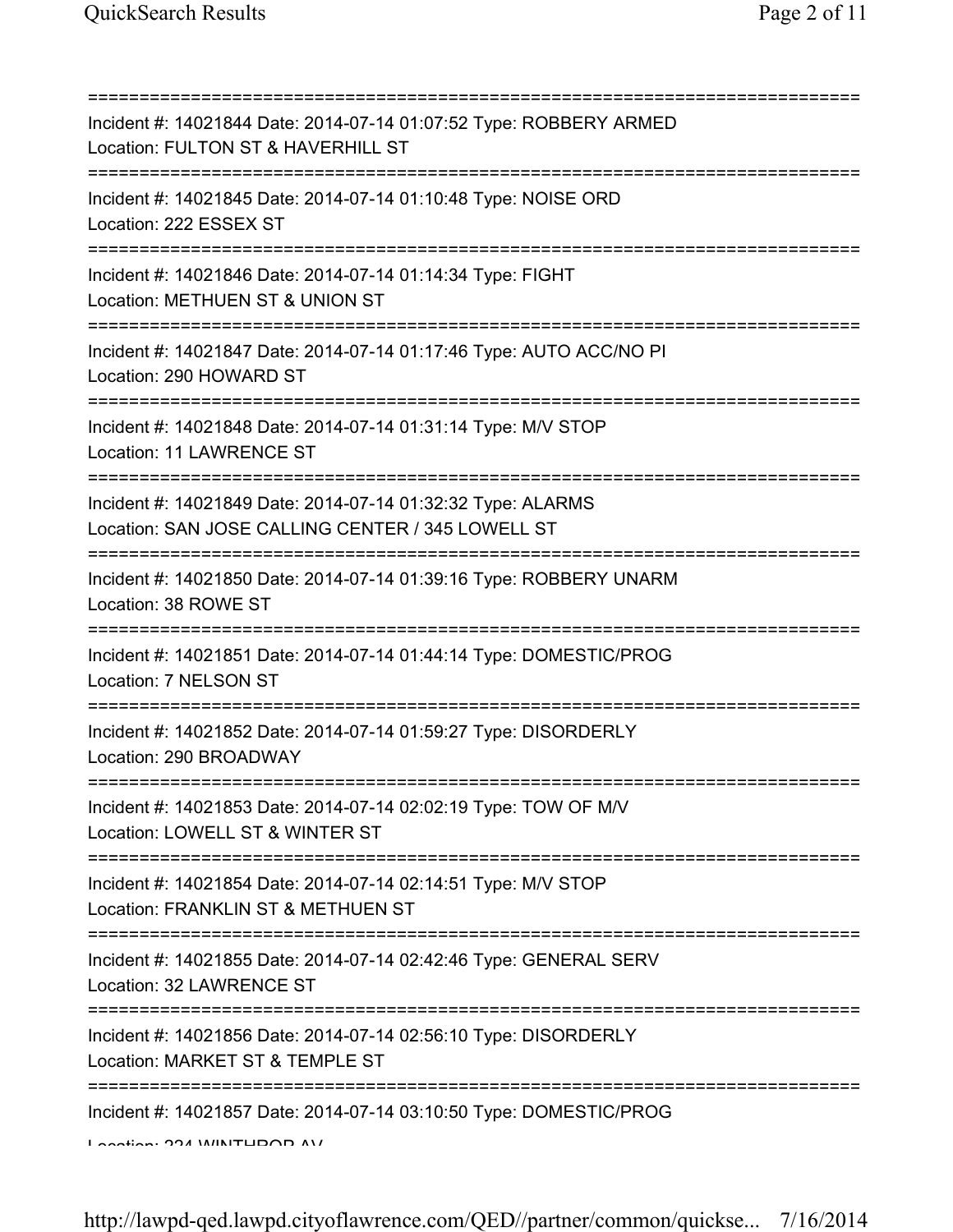=========================================================================== Incident #: 14021858 Date: 2014-07-14 03:18:29 Type: FIGHT Location: BANK OF AMERICA / ESSEX ST =========================================================================== Incident #: 14021859 Date: 2014-07-14 03:21:17 Type: SPECIAL CHECK Location: 29 WASHINGTON ST =========================================================================== Incident #: 14021860 Date: 2014-07-14 03:27:22 Type: M/V STOP Location: GROVE ST & PROSPECT ST =========================================================================== Incident #: 14021861 Date: 2014-07-14 03:43:51 Type: MEDIC SUPPORT Location: HOLIDAY INN EXPRESS / 224 WINTHROP AV =========================================================================== Incident #: 14021862 Date: 2014-07-14 03:46:01 Type: M/V STOP Location: BLANCHARD ST & SALEM ST =========================================================================== Incident #: 14021863 Date: 2014-07-14 04:32:34 Type: AUTO ACC/NO PI Location: 19 BLANCHARD =========================================================================== Incident #: 14021864 Date: 2014-07-14 04:33:00 Type: STOL/MV/PAS Location: 179 BAILEY ST =========================================================================== Incident #: 14021865 Date: 2014-07-14 05:52:00 Type: MAN DOWN Location: CANAL ST & UNION ST =========================================================================== Incident #: 14021866 Date: 2014-07-14 06:20:06 Type: LARCENY/PAST Location: 18 BEACON ST =========================================================================== Incident #: 14021867 Date: 2014-07-14 06:27:22 Type: STOL/MV/PAS Location: 48 WEST ST =========================================================================== Incident #: 14021868 Date: 2014-07-14 06:48:33 Type: HIT & RUN M/V Location: 290 HOWARD ST =========================================================================== Incident #: 14021869 Date: 2014-07-14 06:53:33 Type: TOW OF M/V Location: WENDELL ST & WEST ST =========================================================================== Incident #: 14021870 Date: 2014-07-14 07:08:00 Type: RECOV/STOL/MV Location: 8 KENT ST =========================================================================== Incident #: 14021871 Date: 2014-07-14 07:48:38 Type: M/V STOP Location: COMMON ST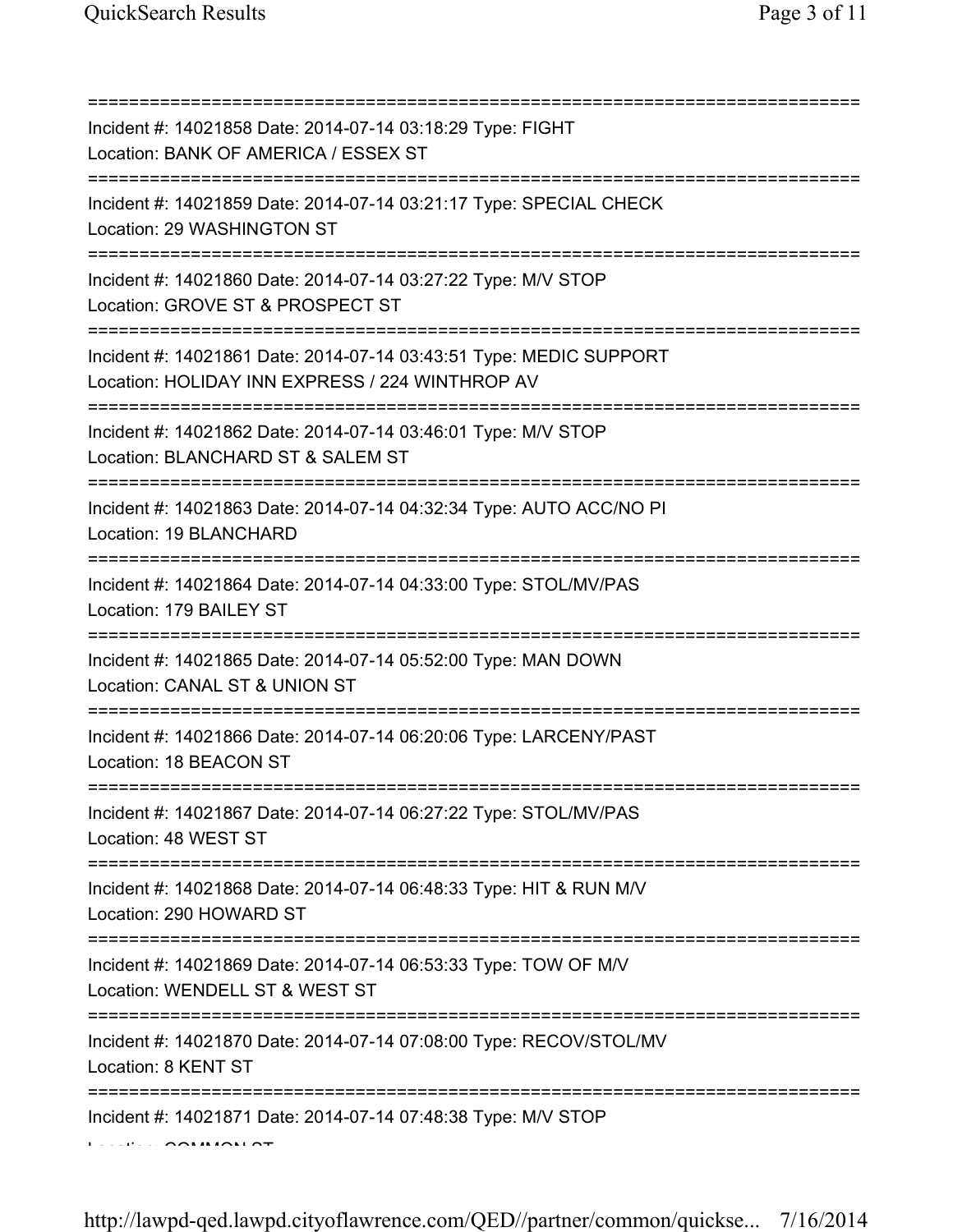Location: 114 E HAVERHILL ST

=========================================================================== Incident #: 14021872 Date: 2014-07-14 07:55:53 Type: SPECIAL CHECK Location: MCDONALDS / 50 BROADWAY =========================================================================== Incident #: 14021873 Date: 2014-07-14 08:28:59 Type: MAL DAMAGE Location: 372 ELM ST =========================================================================== Incident #: 14021874 Date: 2014-07-14 08:31:04 Type: STOLEN PROP Location: 19 W DALTON ST =========================================================================== Incident #: 14021875 Date: 2014-07-14 09:16:56 Type: VANDALISM Location: ABEL COMPANY / 1 INTERNATIONAL WY =========================================================================== Incident #: 14021876 Date: 2014-07-14 09:21:35 Type: B&E/PROG Location: 58 CROSBY ST =========================================================================== Incident #: 14021877 Date: 2014-07-14 09:25:54 Type: KEEP PEACE Location: 715 HAVERHILL ST #2B =========================================================================== Incident #: 14021878 Date: 2014-07-14 09:28:26 Type: UNATENEDCHILD Location: HIGH ST =========================================================================== Incident #: 14021879 Date: 2014-07-14 09:36:19 Type: SUS PERS/MV Location: 16 TYLER ST =========================================================================== Incident #: 14021880 Date: 2014-07-14 09:46:25 Type: DISTURBANCE Location: 61 THORNDIKE ST #1 =========================================================================== Incident #: 14021881 Date: 2014-07-14 10:02:58 Type: LARCENY/MV/PAST Location: WALK IN / 18 BEACON ST =========================================================================== Incident #: 14021882 Date: 2014-07-14 10:06:05 Type: TOW OF M/V Location: 163 HIGH ST =========================================================================== Incident #: 14021883 Date: 2014-07-14 10:10:47 Type: TOW OF M/V Location: FARNHAM ST & FOSTER ST =========================================================================== Incident #: 14021884 Date: 2014-07-14 10:14:13 Type: WIRE DOWN Location: 156 MARSTON ST =========================================================================== Incident #: 14021885 Date: 2014-07-14 10:29:12 Type: HIT & RUN M/V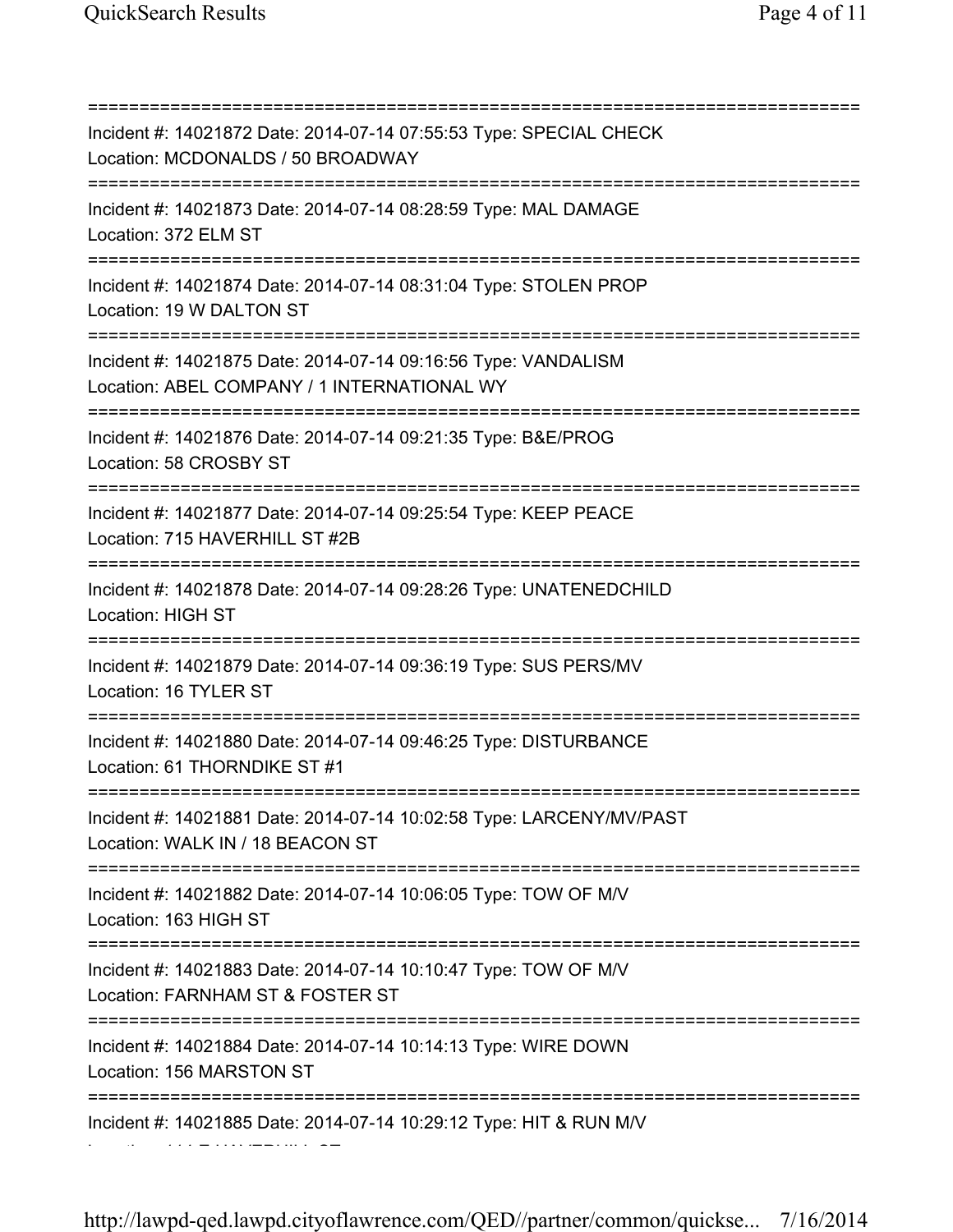=========================================================================== Incident #: 14021886 Date: 2014-07-14 10:47:20 Type: NOTIFICATION Location: 138 S UNION ST FL 9 =========================================================================== Incident #: 14021887 Date: 2014-07-14 11:10:40 Type: SUS PERS/MV Location: 11 JORDAN ST =========================================================================== Incident #: 14021888 Date: 2014-07-14 11:25:25 Type: THREATS Location: 101 EVERETT ST =========================================================================== Incident #: 14021889 Date: 2014-07-14 11:28:58 Type: KEEP PEACE Location: 11 MERRIMACK ST =========================================================================== Incident #: 14021890 Date: 2014-07-14 11:36:00 Type: HIT & RUN M/V Location: LAWRENCE ST & PARK ST =========================================================================== Incident #: 14021891 Date: 2014-07-14 11:52:34 Type: 209A/SERVE Location: 81 HAVERHILL ST FL 3 =========================================================================== Incident #: 14021892 Date: 2014-07-14 11:59:31 Type: ASSSIT OTHER PD Location: 16 WENDELL ST FL 3RD =========================================================================== Incident #: 14021893 Date: 2014-07-14 12:11:05 Type: DK (DRUNK) Location: 101 AMESBURY ST =========================================================================== Incident #: 14021894 Date: 2014-07-14 12:17:35 Type: CK WELL BEING Location: 4 BAILEY ST #D =========================================================================== Incident #: 14021895 Date: 2014-07-14 12:19:29 Type: 209A/SERVE Location: 2 FERN ST =========================================================================== Incident #: 14021896 Date: 2014-07-14 12:28:03 Type: INVESTIGATION Location: 68 BERKELEY ST =========================================================================== Incident #: 14021897 Date: 2014-07-14 12:28:57 Type: INVESTIGATION Location: 90 LOWELL ST =========================================================================== Incident #: 14021898 Date: 2014-07-14 12:30:37 Type: MEDIC SUPPORT Location: ST PATRICK'S PARISH / 118 S BROADWAY =========================================================================== Incident #: 14021899 Date: 2014-07-14 12:35:49 Type: ALARM/BURG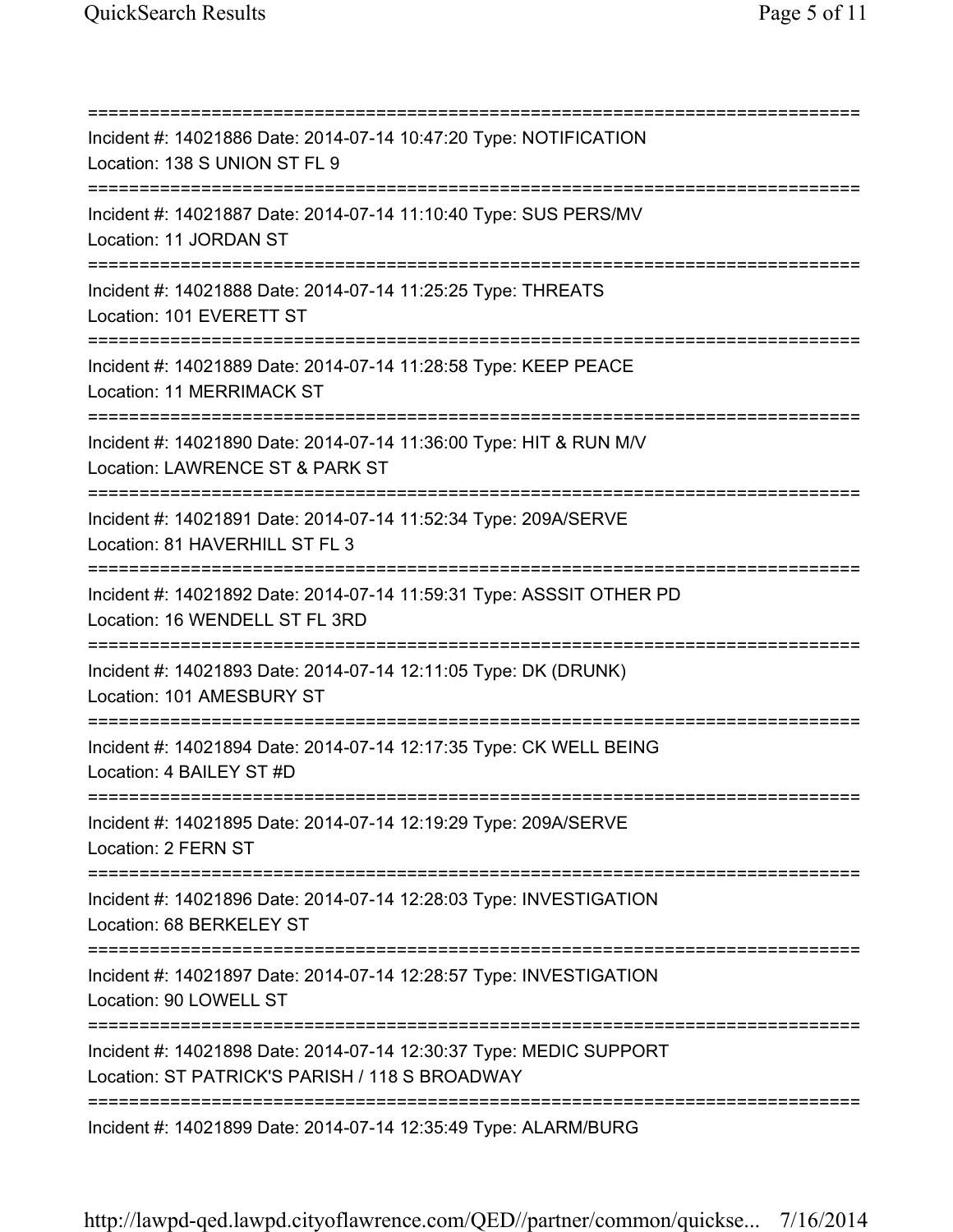=========================================================================== Incident #: 14021900 Date: 2014-07-14 12:40:54 Type: 209A/SERVE Location: 138 S UNION ST #3 =========================================================================== Incident #: 14021901 Date: 2014-07-14 12:48:26 Type: 209A/SERVE Location: 286 FARNHAM ST =========================================================================== Incident #: 14021902 Date: 2014-07-14 12:49:54 Type: UNWANTEDGUEST Location: 59 BROOK ST FL 1ST =========================================================================== Incident #: 14021903 Date: 2014-07-14 12:50:30 Type: INVESTIGATION Location: 180 PROSPECT ST =========================================================================== Incident #: 14021904 Date: 2014-07-14 12:55:01 Type: 209A/SERVE Location: 661 ESSEX ST =========================================================================== Incident #: 14021905 Date: 2014-07-14 13:15:29 Type: DISTURBANCE Location: 42 SARGENT ST =========================================================================== Incident #: 14021906 Date: 2014-07-14 13:17:47 Type: UNKNOWN PROB Location: 63 SALEM ST FL 1ST =========================================================================== Incident #: 14021907 Date: 2014-07-14 13:32:21 Type: B&E/PAST Location: 100 HAWTHORNE WAY =========================================================================== Incident #: 14021908 Date: 2014-07-14 13:38:57 Type: PARK & WALK Location: S UNION ST =========================================================================== Incident #: 14021909 Date: 2014-07-14 13:40:35 Type: TOW OF M/V Location: 153 FARNHAM ST =========================================================================== Incident #: 14021910 Date: 2014-07-14 13:43:26 Type: PARK & WALK Location: BRADFORD ST & BROADWAY =========================================================================== Incident #: 14021911 Date: 2014-07-14 13:57:24 Type: SUICIDE ATTEMPT Location: 353 ELM ST #513 =========================================================================== Incident #: 14021912 Date: 2014-07-14 14:04:51 Type: FIGHT Location: 29 SPRINGFIELD ST FL 1ST =========================================================================== Incident #: 14021913 Date: 2014-07-14 14:09:50 Type: TOW OF M/V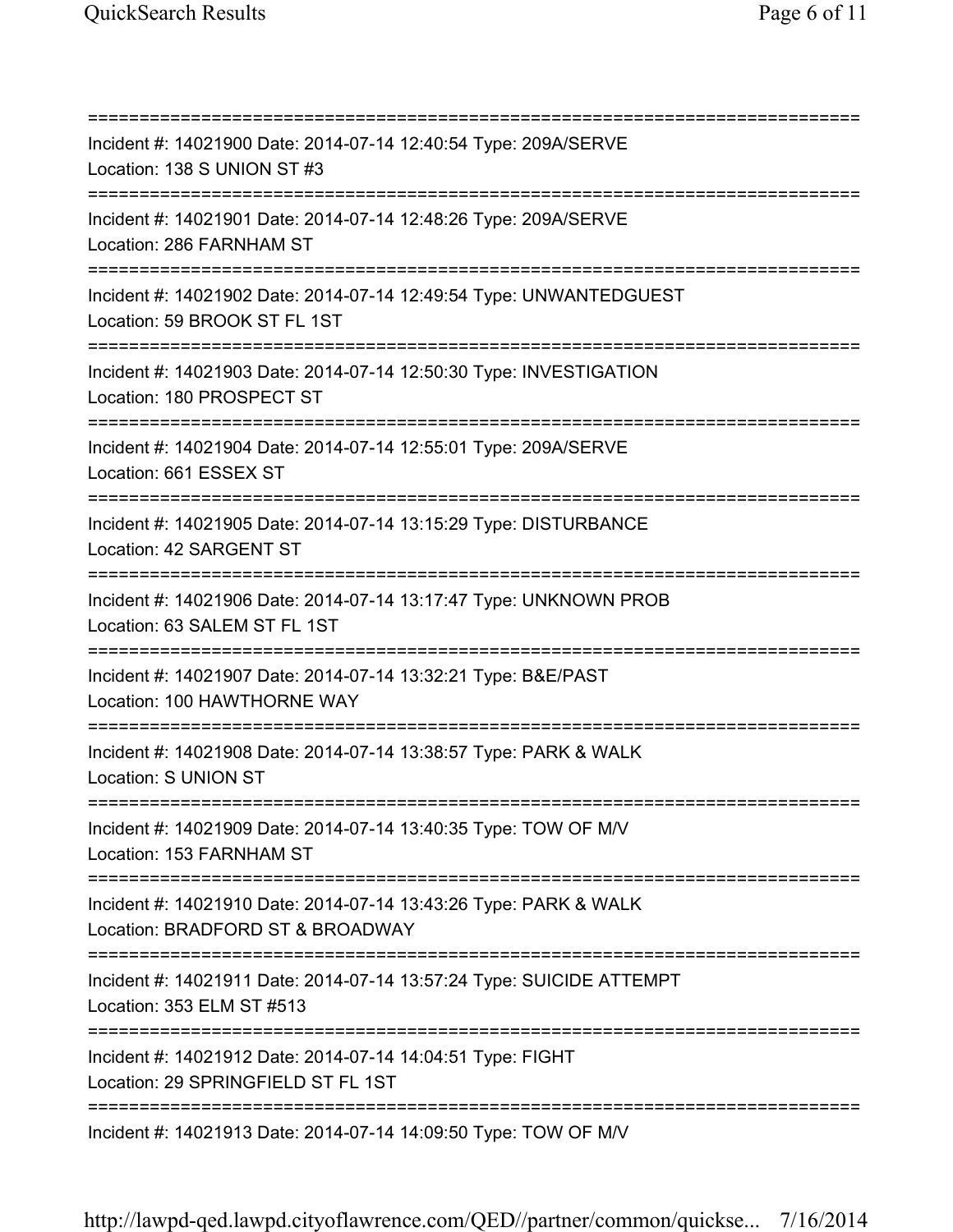Location: 8 ELLIS ST =========================================================================== Incident #: 14021914 Date: 2014-07-14 14:39:59 Type: AUTO ACC/PI Location: LAWRENCE PUBLIC LIBRARY / 51 LAWRENCE ST =========================================================================== Incident #: 14021915 Date: 2014-07-14 14:47:47 Type: PARK & WALK Location: BRADFORD ST & BROADWAY =========================================================================== Incident #: 14021916 Date: 2014-07-14 14:49:33 Type: ASSSIT OTHER PD Location: 220 E HAVERHILL ST =========================================================================== Incident #: 14021917 Date: 2014-07-14 14:53:02 Type: LARCENY/PAST Location: 26 KINGSTON ST FL 1ST =========================================================================== Incident #: 14021918 Date: 2014-07-14 14:57:54 Type: PARK & WALK Location: S BROADWAY & SALEM ST =========================================================================== Incident #: 14021919 Date: 2014-07-14 14:59:25 Type: 209A/SERVE Location: 230 WATER ST =========================================================================== Incident #: 14021920 Date: 2014-07-14 15:19:05 Type: TOW OF M/V Location: APPLETON ST & METHUEN ST =========================================================================== Incident #: 14021921 Date: 2014-07-14 15:25:43 Type: DRINKING PUBL Location: 58 HILLSIDE AV =========================================================================== Incident #: 14021922 Date: 2014-07-14 15:32:05 Type: PARK & WALK Location: BRADFORD ST & BROADWAY =========================================================================== Incident #: 14021923 Date: 2014-07-14 15:41:06 Type: UNATENEDCHILD Location: 120 NEWBURY ST =========================================================================== Incident #: 14021924 Date: 2014-07-14 15:46:23 Type: HIT & RUN M/V Location: 53 MARBLE AV =========================================================================== Incident #: 14021925 Date: 2014-07-14 15:48:48 Type: TOW OF M/V Location: JACKSON ST & KENDRICK ST =========================================================================== Incident #: 14021926 Date: 2014-07-14 15:50:40 Type: PARK & WALK Location: BRADFORD ST & BROADWAY =========================================================================== Incident #: 14021927 Date: 2014 07 14 15:59:10 Type: EXTRA SURVEIL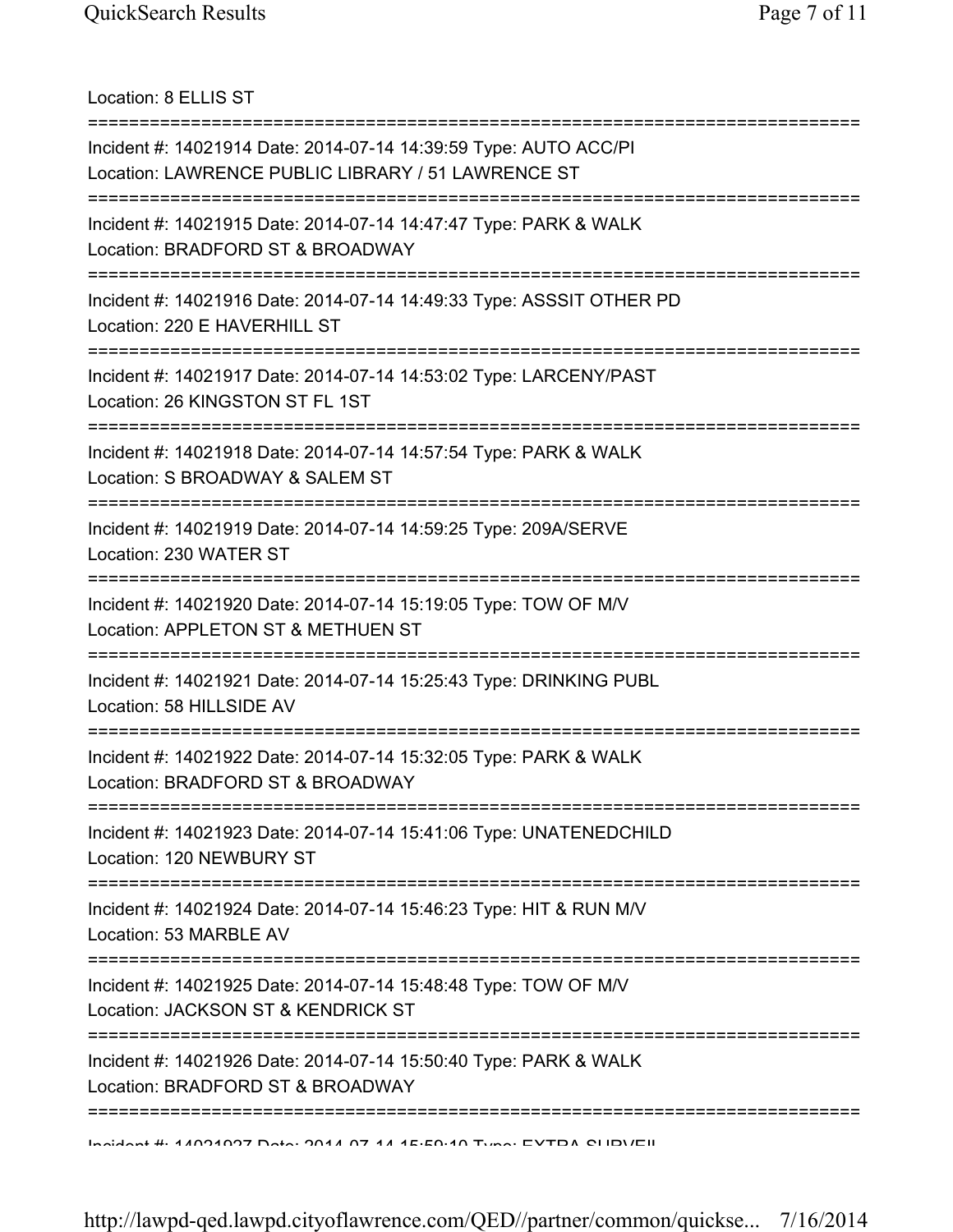| Location: WASHINGTON ST<br>====================================                                                                            |
|--------------------------------------------------------------------------------------------------------------------------------------------|
| Incident #: 14021928 Date: 2014-07-14 16:03:55 Type: 209A/SERVE<br>Location: 27 ROBINSON CT                                                |
| Incident #: 14021929 Date: 2014-07-14 16:07:43 Type: INVEST CONT<br>Location: 82 1/2 CROSS ST<br>====================================      |
| Incident #: 14021930 Date: 2014-07-14 16:19:30 Type: SHOPLIFTING<br>Location: CVS / 266 BROADWAY                                           |
| Incident #: 14021931 Date: 2014-07-14 16:20:10 Type: ANIMAL COMPL<br>Location: 16 AVON ST FL 1                                             |
| ====================================<br>Incident #: 14021932 Date: 2014-07-14 16:25:27 Type: HIT & RUN M/V<br>Location: 77 WARREN ST       |
| Incident #: 14021933 Date: 2014-07-14 16:34:57 Type: AUTO ACC/NO PI<br>Location: 73 WINTHROP AV                                            |
| Incident #: 14021934 Date: 2014-07-14 16:38:58 Type: DRUG VIO<br>Location: CVS PHARMACY / 266 BROADWAY<br>================================ |
| Incident #: 14021935 Date: 2014-07-14 17:09:58 Type: ASSSIT OTHER PD<br>Location: HIGGINS STATE POOL / 180 CRAWFORD ST                     |
| Incident #: 14021936 Date: 2014-07-14 17:15:09 Type: UNWANTEDGUEST<br>Location: 133 OSGOOD ST FL 2                                         |
| Incident #: 14021937 Date: 2014-07-14 17:27:54 Type: AUTO ACC/NO PI<br>Location: BROADWAY & WATER ST                                       |
| Incident #: 14021938 Date: 2014-07-14 17:34:35 Type: MAL DAMAGE<br>Location: 367 HOWARD ST                                                 |
| Incident #: 14021939 Date: 2014-07-14 17:43:00 Type: EXTRA SURVEIL<br>Location: 29 SPRINGFIELD ST                                          |
| Incident #: 14021940 Date: 2014-07-14 17:43:46 Type: EXTRA SURVEIL<br>Location: 29 WASHINGTON ST                                           |
| ==============================                                                                                                             |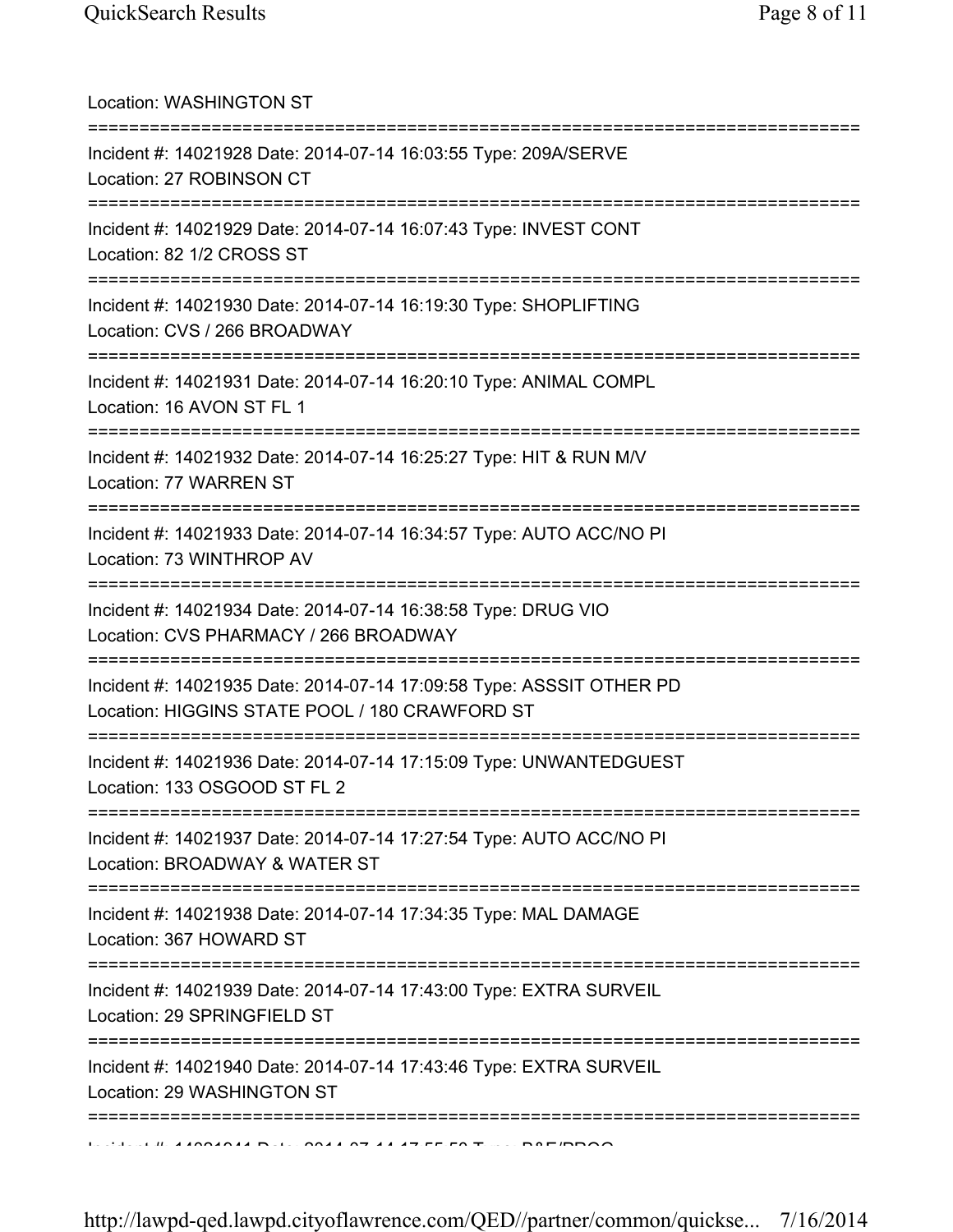| Location: 29 BERKELEY ST                                                                                                                         |
|--------------------------------------------------------------------------------------------------------------------------------------------------|
| Incident #: 14021942 Date: 2014-07-14 18:16:41 Type: EXTRA SURVEIL<br>Location: 29 WASHINGTON ST                                                 |
| Incident #: 14021943 Date: 2014-07-14 18:17:36 Type: DISTURBANCE<br>Location: ALLEN ST & SUMMER ST                                               |
| Incident #: 14021944 Date: 2014-07-14 18:43:32 Type: CK WELL BEING<br>Location: 605 S UNION ST                                                   |
| Incident #: 14021945 Date: 2014-07-14 18:43:45 Type: UNWANTEDGUEST<br>Location: 29 SPRINGFIELD ST #REAR FL 1<br>================================ |
| Incident #: 14021946 Date: 2014-07-14 18:54:22 Type: ROBBERY ARMED<br>Location: METRO PCS / 95 JACKSON ST                                        |
| Incident #: 14021947 Date: 2014-07-14 19:02:30 Type: TOW OF M/V<br>Location: 161 BAILEY ST                                                       |
| Incident #: 14021948 Date: 2014-07-14 19:15:39 Type: DOMESTIC/PROG<br>Location: 127 FARNHAM ST FL 1                                              |
| Incident #: 14021949 Date: 2014-07-14 19:16:17 Type: TRESPASSING<br>Location: 30 GROTON ST                                                       |
| Incident #: 14021950 Date: 2014-07-14 19:29:29 Type: A&B PAST<br>Location: MERRIMACK COURTS / null                                               |
| Incident #: 14021951 Date: 2014-07-14 19:34:20 Type: LARCENY/PAST<br>Location: 40 KENDRICK ST                                                    |
| Incident #: 14021952 Date: 2014-07-14 19:43:03 Type: WOMAN DOWN<br>Location: 350 HAVERHILL ST                                                    |
| Incident #: 14021953 Date: 2014-07-14 19:53:44 Type: HIT & RUN M/V<br>Location: FERN ST & LEXINGTON ST                                           |
| Incident #: 14021954 Date: 2014-07-14 19:55:59 Type: GENERAL SERV<br>Location: 48 STEARNS AV FL 2                                                |
|                                                                                                                                                  |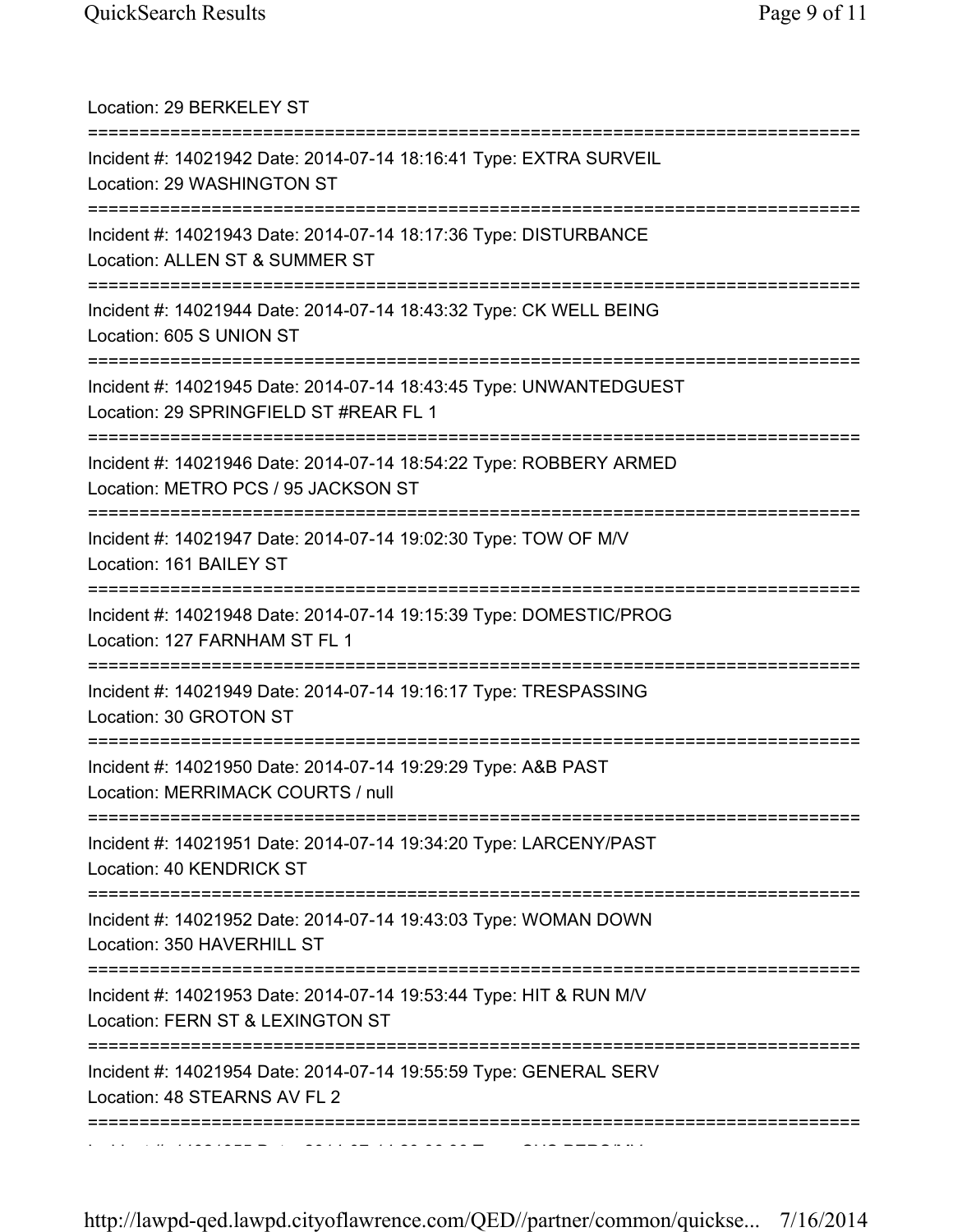Location: 15 UNION ST =========================================================================== Incident #: 14021956 Date: 2014-07-14 20:08:48 Type: MISSING PERS Location: 35 W LAUREL ST #6 =========================================================================== Incident #: 14021957 Date: 2014-07-14 20:14:22 Type: GENERAL SERV Location: 550 BROADWAY =========================================================================== Incident #: 14021958 Date: 2014-07-14 20:34:29 Type: B&E/PAST Location: 80 SUNRAY ST =========================================================================== Incident #: 14021959 Date: 2014-07-14 20:39:17 Type: INVEST CONT Location: 809 ESSEX ST FL 1 =========================================================================== Incident #: 14021960 Date: 2014-07-14 20:47:32 Type: DISTURBANCE Location: 19 LAFAYETTE AV =========================================================================== Incident #: 14021961 Date: 2014-07-14 20:58:00 Type: DISTURBANCE Location: PLEASANT PL =========================================================================== Incident #: 14021962 Date: 2014-07-14 21:08:10 Type: M/V STOP Location: HAMPSHIRE ST & LOWELL ST =========================================================================== Incident #: 14021963 Date: 2014-07-14 21:15:14 Type: DISTURBANCE Location: TORRES RESIDENCE / 154 SARATOGA ST =========================================================================== Incident #: 14021964 Date: 2014-07-14 21:32:56 Type: SPECIAL CHECK Location: MANCHESTER ST PARK / null =========================================================================== Incident #: 14021965 Date: 2014-07-14 21:48:24 Type: EXTRA SURVEIL Location: 29 WASHINGTON ST =========================================================================== Incident #: 14021966 Date: 2014-07-14 21:54:14 Type: UNWANTEDGUEST Location: 127 FARNHAM ST =========================================================================== Incident #: 14021967 Date: 2014-07-14 22:03:40 Type: TOW OF M/V Location: 4 BERNARD AV =========================================================================== Incident #: 14021968 Date: 2014-07-14 22:26:06 Type: INVEST CONT Location: 235 BROADWAY ===========================================================================